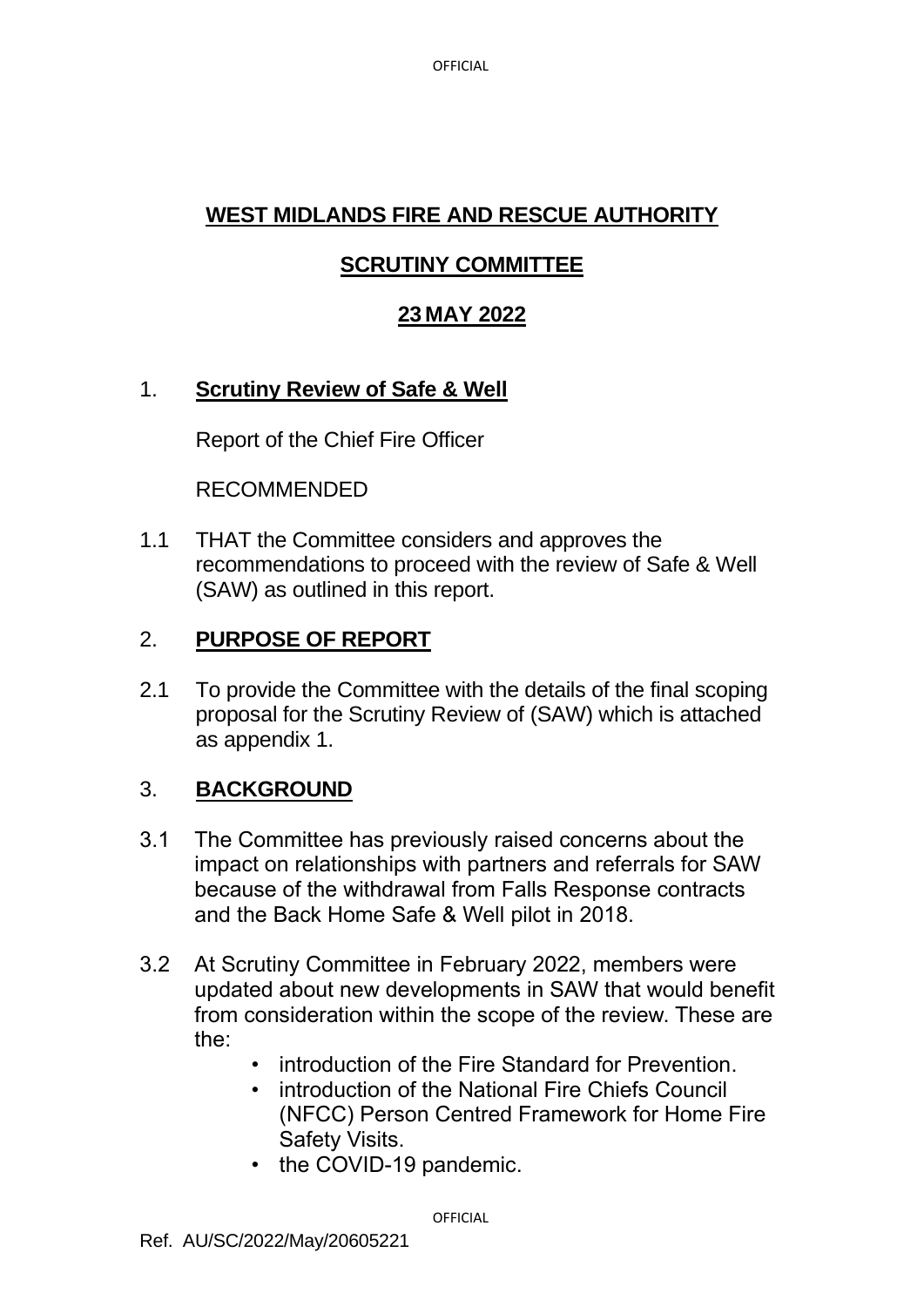- introduction of new systems and processes to support the delivery of SAW.
- restructure of the Prevention Team in WMFS Headquarters – combining the Business Partner Adults and Partnerships Teams in 2020.

These remain in the scope presented today.

3.3 In February 2022 members were updated about significant areas of work in progress or starting imminently linked to SAW.

It was agreed that concluding this work, establishing the learning and recommendations from it, would support evidence-based approach prioritisation for the scoping that is reflective of the current situation.

- 3.4 These areas of work were:
	- Her Majesty's Inspectorate for Constabulary and Fire and Rescue Services (HMICFRS) inspection March and May 2022.
	- Creation and commencement of project delivery for Reducing Health Inequalities Community Risk Management Plan (CRMP) objective.
	- Internal customer satisfaction survey.
	- External customer satisfaction and impact evaluation survey number 3.
	- Introduction of SAW delivery PowerBi dashboard SAW and Remote SAW (RSAW).
	- Introduction of SAW evaluation and a PowerBi dashboard.
	- Fvidence from Station Prevention Evaluation.
	- **E**vidence from Service Peer Assessments.
	- Fire Standard for Prevention self-assessment.

All are concluded except for the outcome of the HMICFRS inspection which is expected to conclude with early feedback at the end of May 2022.

3.5 It was agreed at Scrutiny Committee in February 2022 that the review will commence in May 2022.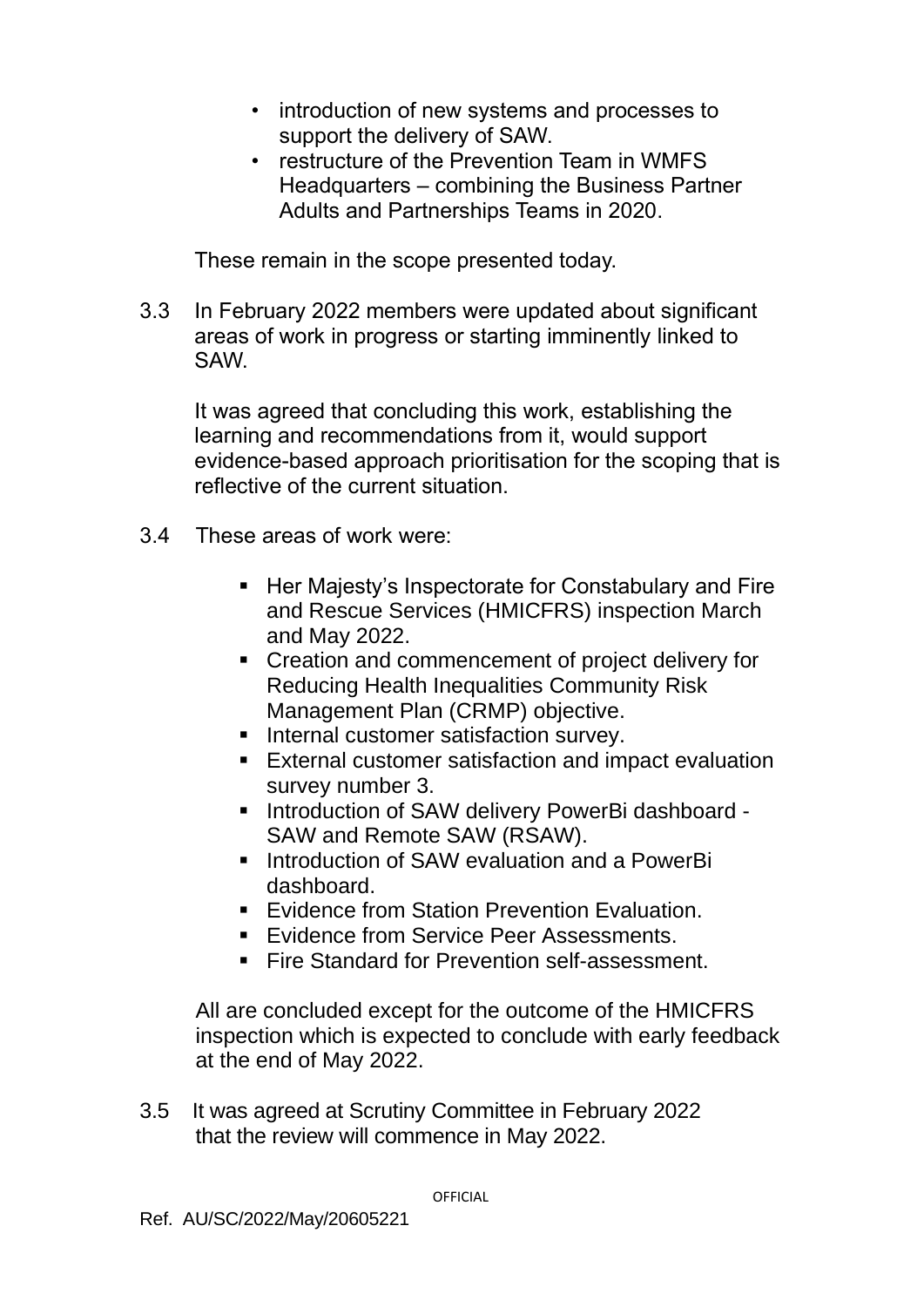- 3.6. The purpose of the review is to establish that the Prevention priorities within The Plan, specifically linked to SAW are being delivered because:
	- it changes behaviours and enables service users to access wider support that reduces risk and vulnerability to fire.
	- **E** it improves the safety, health, wellbeing, and quality of life for those most vulnerable to fire within our communities.
	- risk is stratified and SAW is targeted based on local, regional, and national data.
	- there are established relationships with, and referrals received from, partners who work with those identified as being at risk and vulnerable to fire.
	- SAW is aligned to national frameworks.
	- SAW is targeted and delivered to those identified as being at risk from accidental dwelling fires or of being a serious or fatal casualty in line with the current Prevention Policy.
	- the workforce understands the links between health inequalities and risk and vulnerability to fire.
	- the service is aligning and developing activities relating to SAW to meet the requirements of the:
		- o Outcomes and recommendations from the HMICFRS inspection.
		- o Fire Standard for Prevention.
		- o The NFCC Person-Centred Framework.
		- o The Reducing Health Inequalities CRMP objective.
	- Remote SAW (RSAW) delivery during the COVID-19 pandemic is reviewed to establish whether there:
		- $\circ$  has been value and benefit from (RSAW) as an intervention during the pandemic.
		- $\circ$  is a role and if so, what that role RSAW has as a business-as-usual Prevention activity.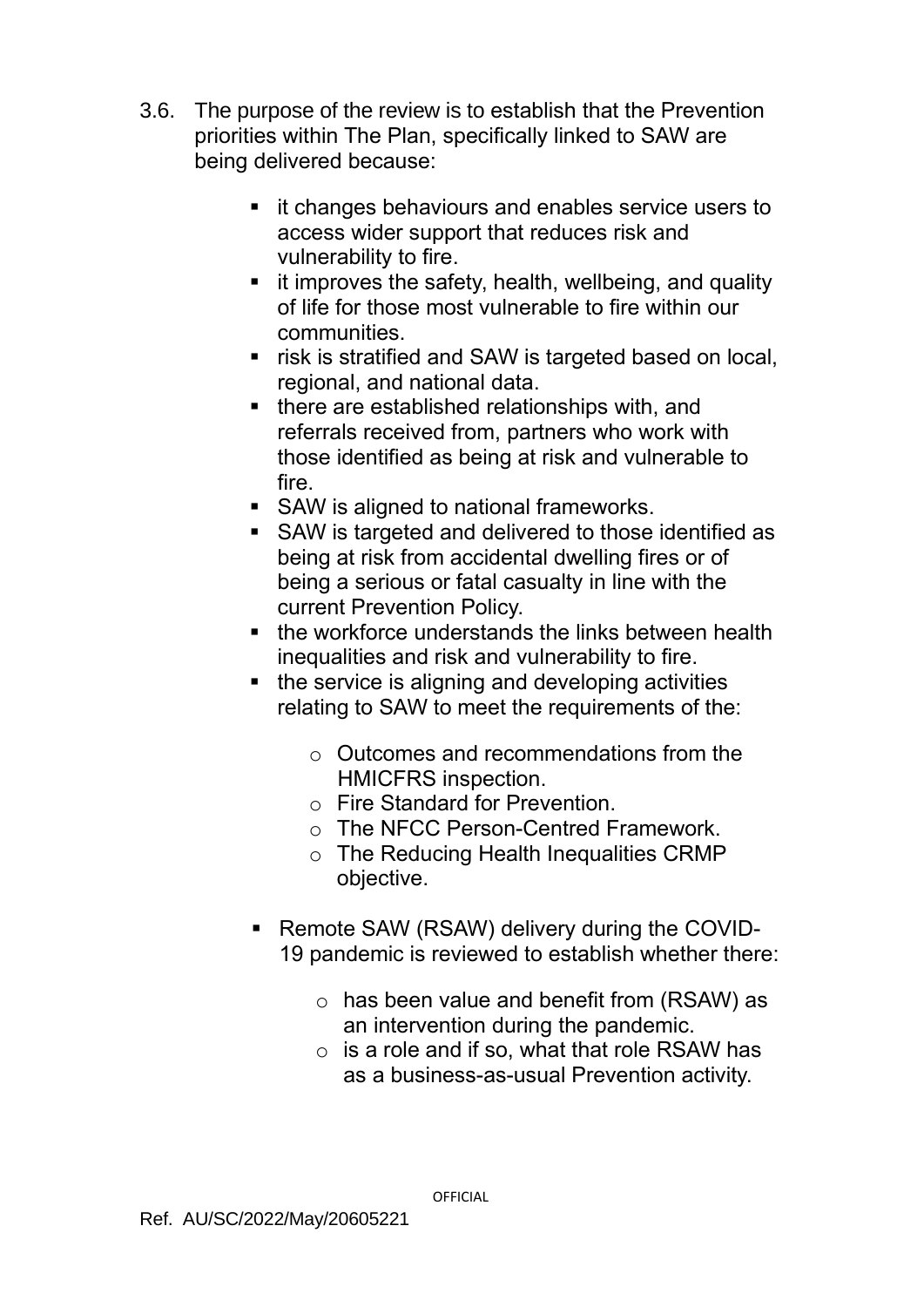- 3.7 The proposed outcomes of the review are to evidence that the Prevention objectives in The Plan are being met because:
	- The service provides the right resources at the right time and in the right place.
	- The service is using an evidence-based approach to the delivery of Safe and Well.
	- There are appropriate resources and support available for those delivering prevention activities.
	- The service is targeting its work with partners to keep the most vulnerable people in our communities safe from the emergencies to which we respond.

To determine and identify:

- What additional support and resources the workforce would benefit from to enable them to deliver SAW effectively and efficiently.
- How the delivery of Safe and Well has been affected by the pandemic (working with partners) and the plan for recovery.
- The difference Safe and Well visits make to the safety of our communities.
- 3.8 The proposed methodology for the review is to for the working group to facilitate 4 themed, focused and interactive workshops aligned to the purpose:
	- i) risk stratification including referrals and relationships with partners.
	- ii) record keeping.
	- iii) delivery including training and development,
	- iv) performance management, quality assurance and evaluation

Stakeholders from across all areas and levels of responsibility for SAW will be engaged in the workshops including partners who refer to and receive referrals from SAW.

The outcomes of the work in 3.4 will be used in conjunction with the information and evidence established in the workshops to provide a robust plan of action which will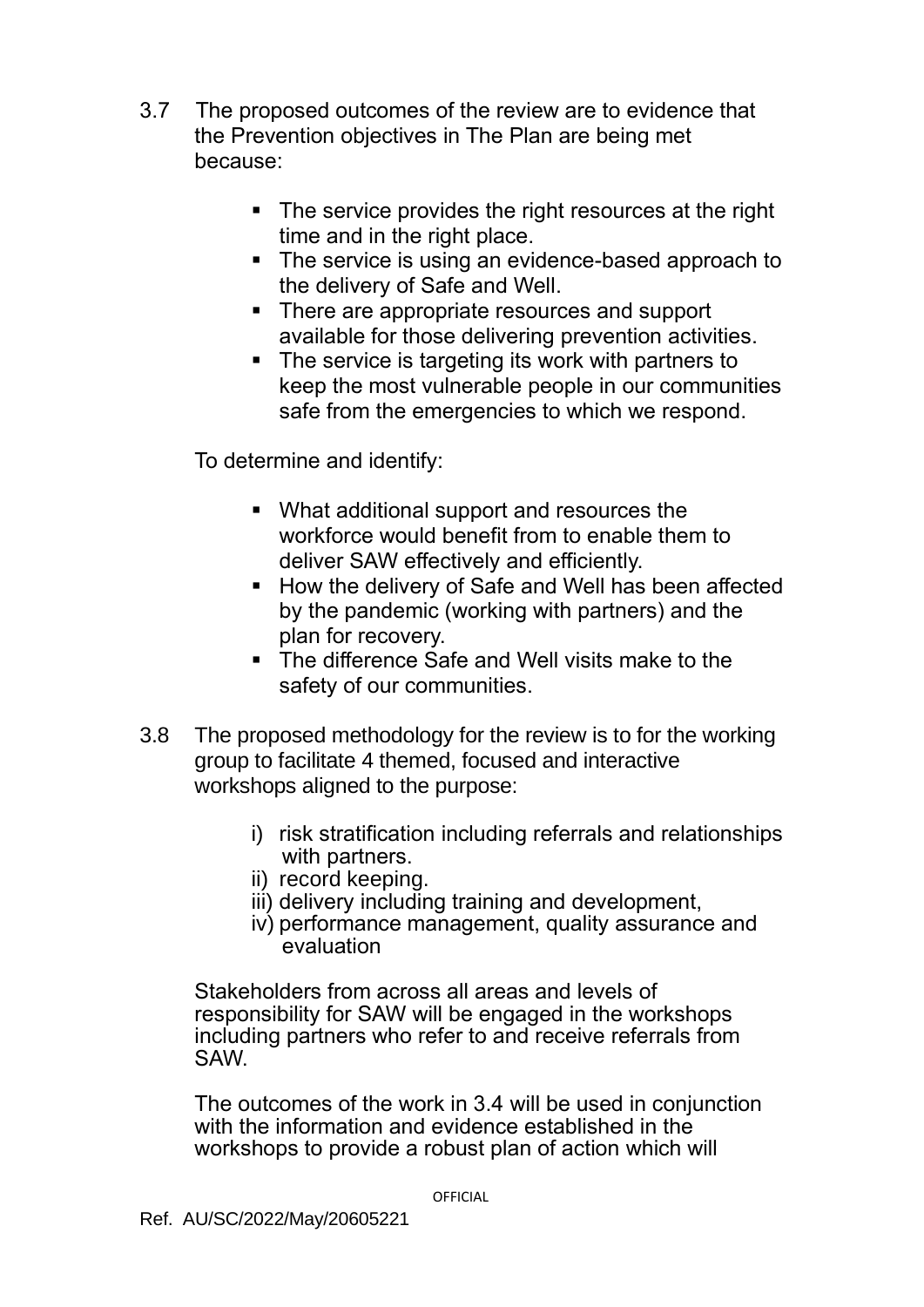include deliver the outcomes from the scrutiny review. This will ensure that maximum benefit is obtained.

3.9 The working group met on 25 April 2022 to consider the final draft of the scoping document, the proposed timescale of 6 months and the review process proposed in 3.8.

It was agreed that the working group would be updated with details of the evidence gathered after each workshop, with invites to attend as diaries permitted.

It is also proposed that Officers meet with the Members of the working group midway through the review to update on progress and again with the draft report and recommendations when they have been written before presenting to Scrutiny Committee.

### 4. **EQUALITY IMPACT ASSESSMENT**

In preparing this report an initial Equality Impact Assessment not required and has not been carried out. The matters contained in this report do not currently relate to a policy change. Any changes to policy, process or practice resulting from the review the report proposes will be subject to an initial Equality Impact Assessment.

### 5. **LEGAL IMPLICATIONS**

There are no known legal implications arising from this report.

### 6. **FINANCIAL IMPLICATIONS**

There are no financial implications arising from this report.

### 7. **ENVIRONMENTAL IMPLICATIONS**

There are no environmental implications arising from this report.